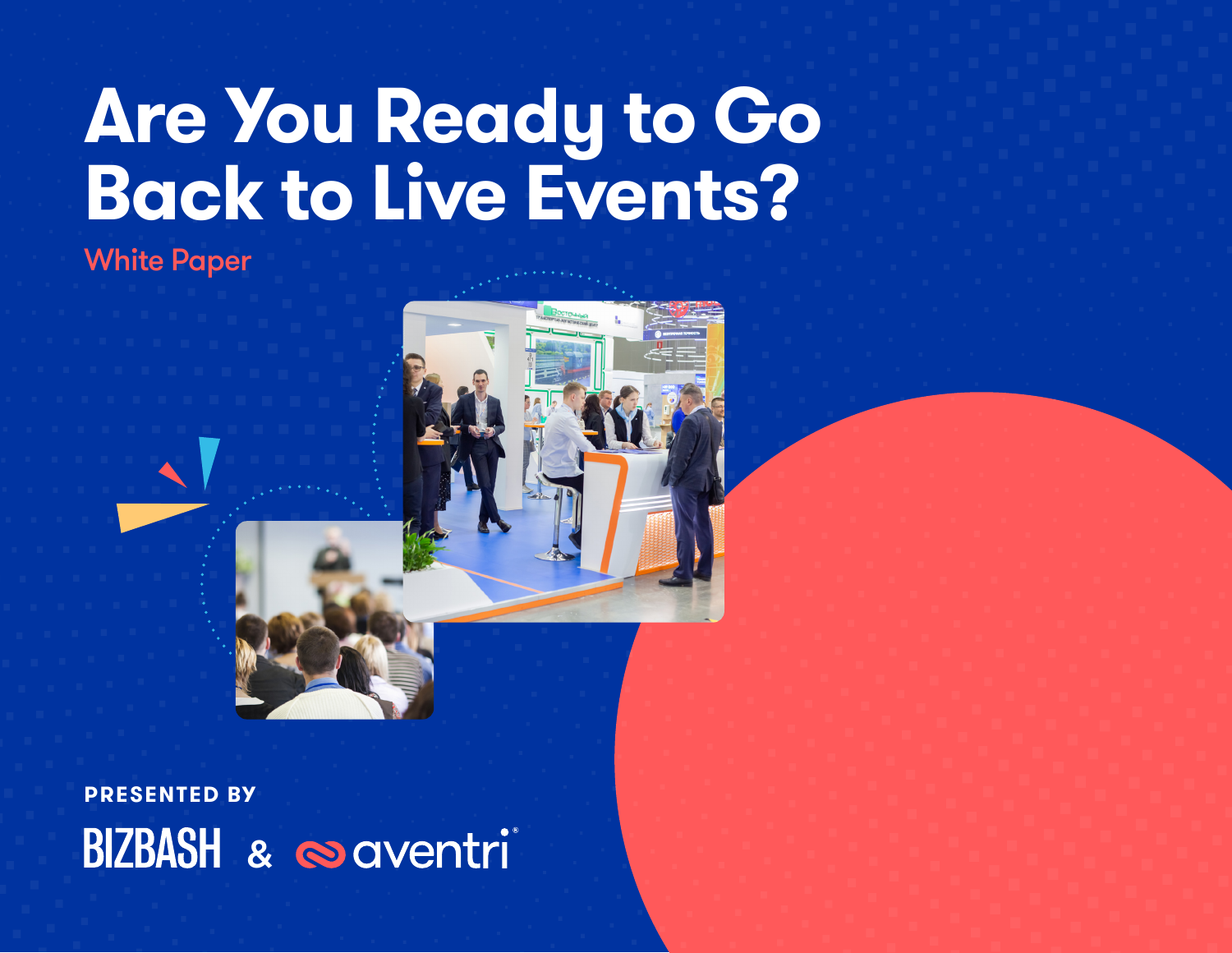### **Introduction: A Look at the Events Industry, One Year Into COVID-19**

Roughly a year after the economy began to recover from the initial wave of the global COVID-19 pandemic, the events industry landscape has been dramatically reshaped. While live events were beginning to mount a comeback by Q2 2021, post-pandemic events — live as well as the virtual events the industry relied on during months of lockdowns, cancelations and travel prohibitions — are going to look very different than they did in the past.

Aventri has been canvassing industry professionals to find out what changes they're seeing and implementing. This research offers visibility into event organizers' top concerns about post-pandemic meeting- and event-planning, and provides insights into the top solutions they are using. Aventri's long history of research, surveys and analysis give it the positioning and insight to know how to interpret these major changes, and how to give organizations a competitive advantage to improve their outcomes — even with an economy still recovering from a worldwide public health disaster.

The survey captured responses of nearly 400 event industry professionals, an approximate two-thirds of whom characterized themselves as "Event Planner/Producer/Organizer/Manager/Designer." (Figures in this report might not total 100% as a result of rounding.)

While the vast majority of survey participants were from the United States among the 331 who provided a location, respondents also hailed from five Canadian provinces and other countries including Australia, Brazil, Colombia, France, Greece, India, Lebanon, Mexico, Panama, Spain and the United Kingdom.



 $BIZBASH \approx \infty$  aventri